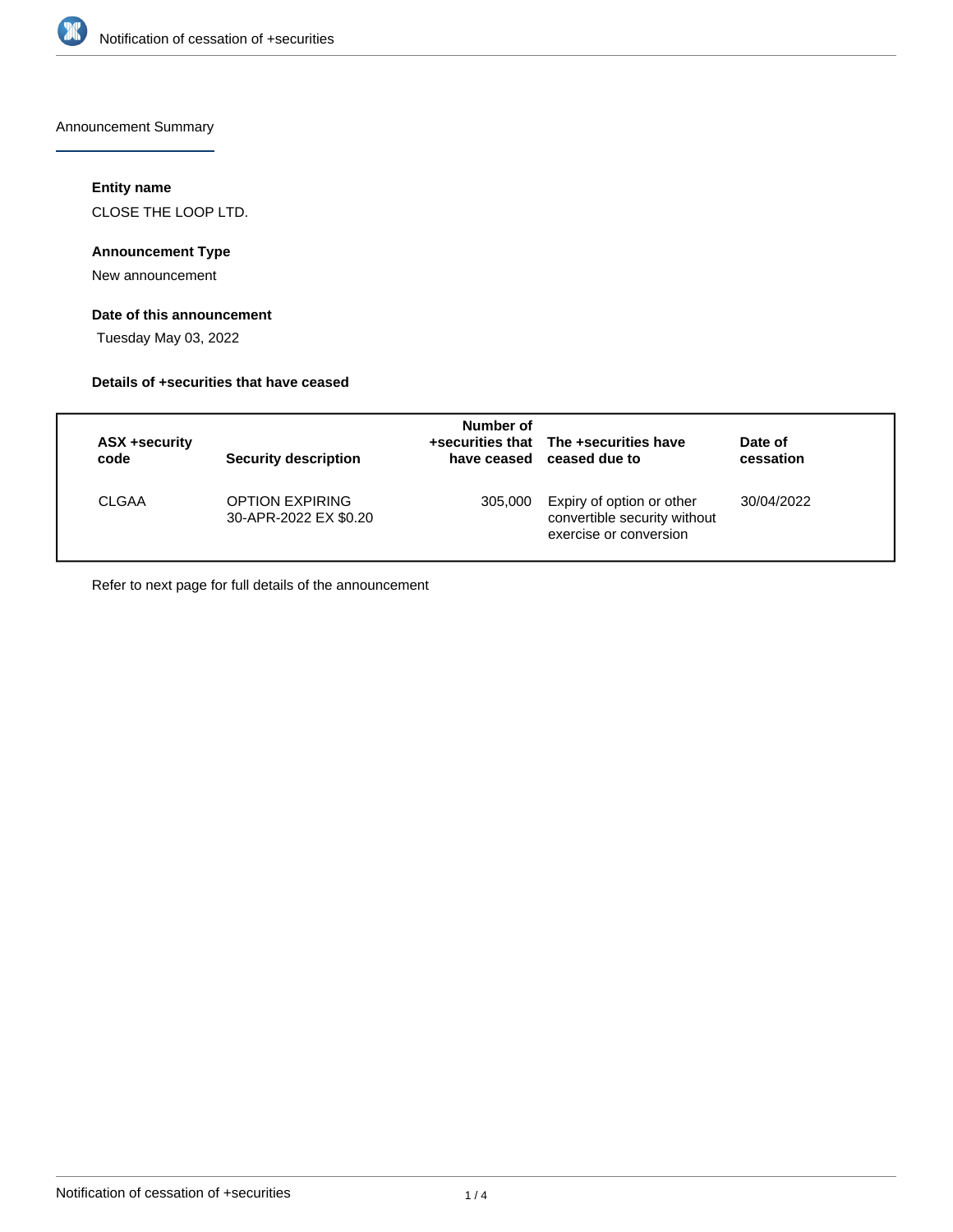

## Part 1 - Announcement Details

## **1.1 Name of +Entity**

CLOSE THE LOOP LTD.

We (the entity named above) provide the following information about our issued capital.

**1.2 Registered Number Type**

ACN

**Registration Number** 095718317

# **1.3 ASX issuer code**

CLG

# **1.4 The announcement is**

New announcement

## **1.5 Date of this announcement**

3/5/2022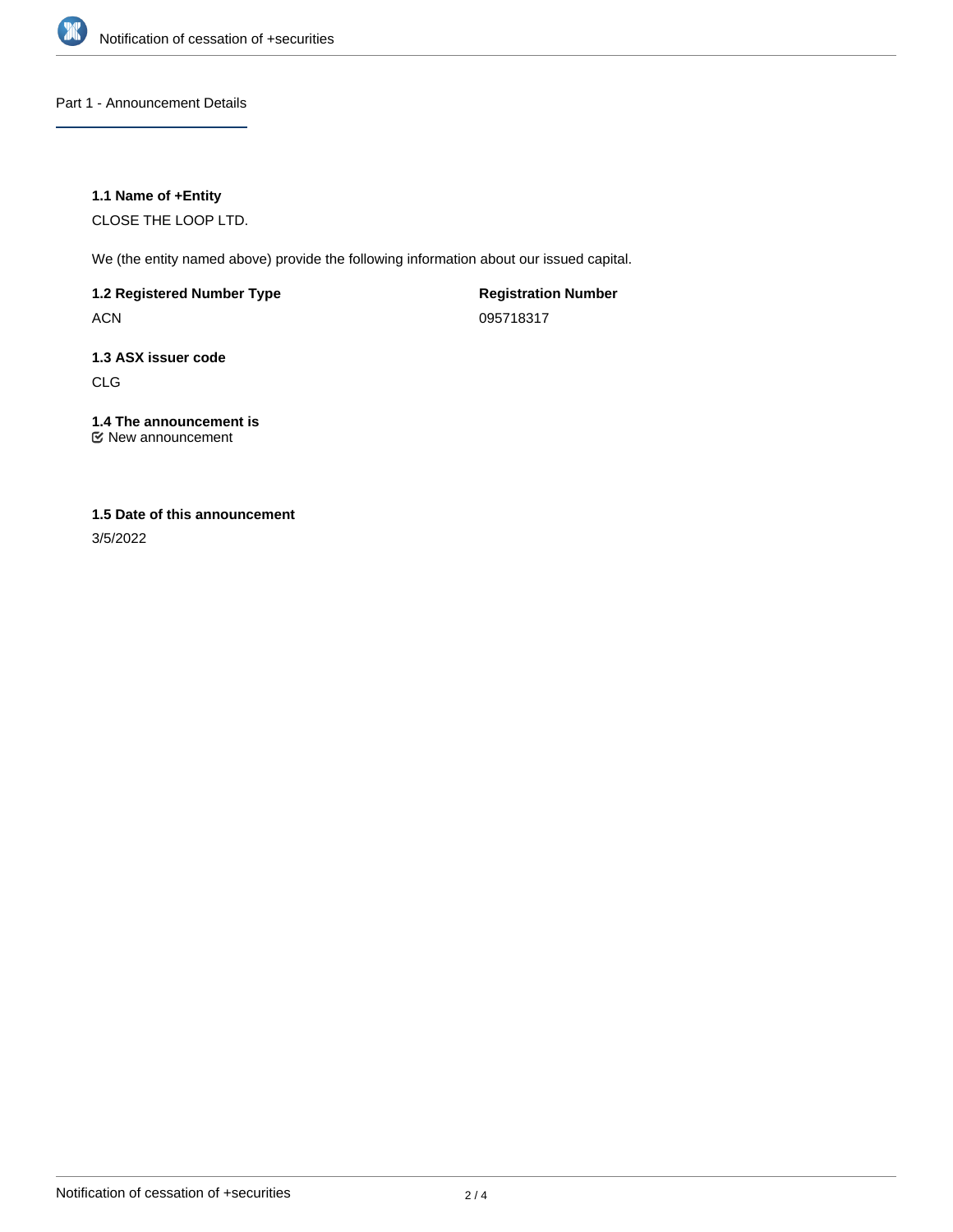

#### Part 2 - Details of +equity securities or +debt securities that have ceased

#### **ASX +Security Code and Description**

CLGAA : OPTION EXPIRING 30-APR-2022 EX \$0.20

## **Unquoted +equity securities that have ceased**

**Number of securities that have ceased**

305,000

## **Reason for cessation** Expiry of option or other convertible security without exercise or conversion

**Date of cessation** 30/4/2022

**Is the entity paying any consideration for the cessation?** No

#### **Any other information the entity wishes to notify to ASX about the cessation?**